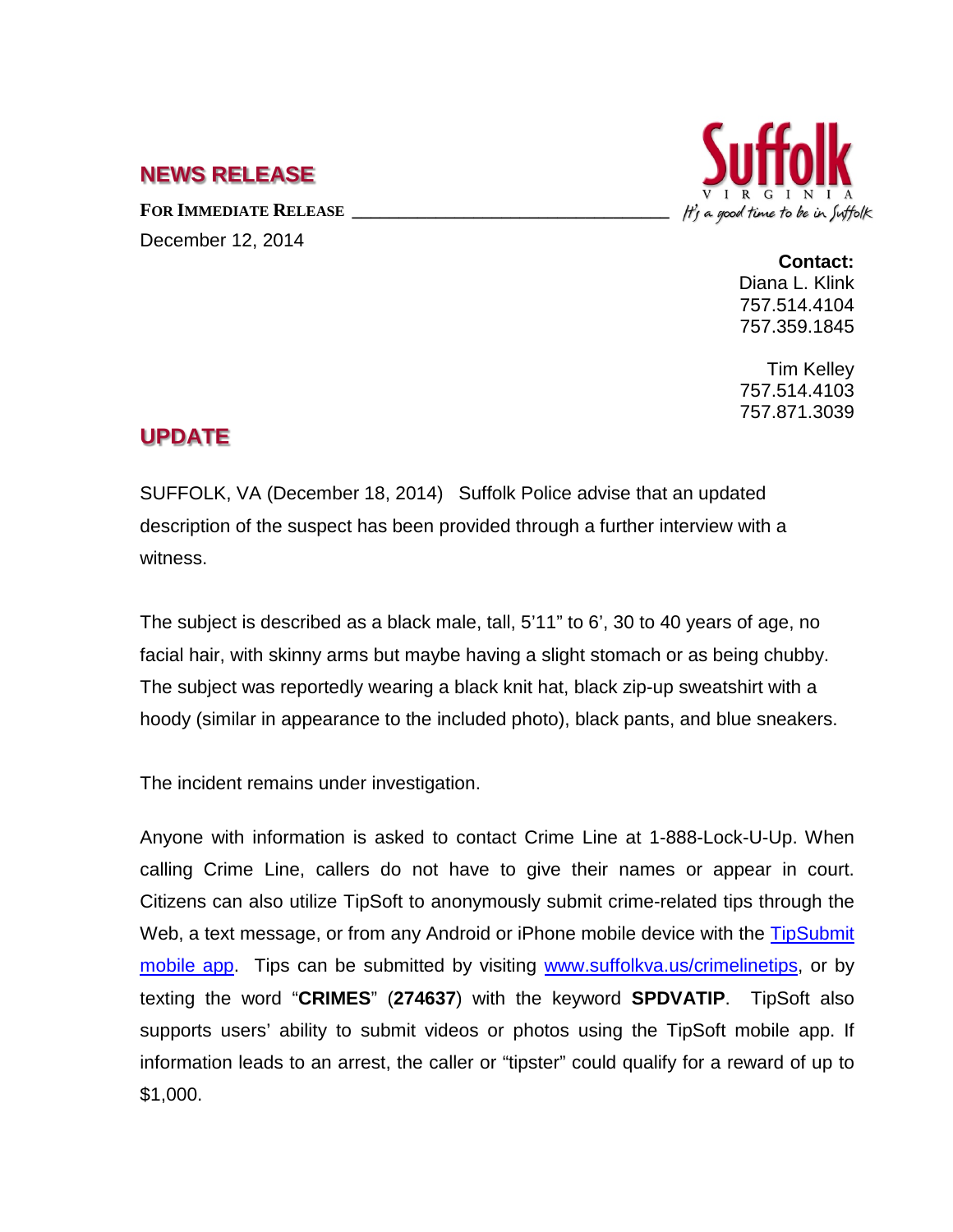## **UPDATE**

SUFFOLK, VA (December 12, 2014) Suffolk Police advise that the child is a male kindergarten student, age 4.

No further details are available at this time.

## **POLICE INVESTIGATING ATTEMPTED CHILD ABDUCTION**

SUFFOLK, VA (December 12, 2014) Suffolk Police are investigating an attempted child abduction that occurred this morning in the 300 block of North Broad Street in downtown Suffolk.

Emergency Communications received the call at 8:35 a.m. after a student advised the bus driver of what they observed outside of the bus. The bus driver then immediately contacted Suffolk Public School Officials and the Suffolk Police Department.

Police officers immediately responded to the area of North Broad Street and Third Avenue and spoke with the child and witnesses who indicated that the child was waiting for the Elephants Fork Elementary school bus when an unknown black male subject approached and grabbed the child. The unknown male subject released the child unharmed and left the area on foot. The subject was further described as a black male, 5'11 to 6'00 tall, thin to medium build and wearing a black hooded sweat jacket.

Anyone with information is asked to contact Crime Line at 1-888-Lock-U-Up. When calling Crime Line, callers do not have to give their names or appear in court. Citizens can also utilize TipSoft to anonymously submit crime-related tips through the Web, a text message, or from any Android or iPhone mobile device with the TipSubmit [mobile app.](http://www.tipsoft.com/index.asp?P=TipSubmitMobile) Tips can be submitted by visiting [www.suffolkva.us/crimelinetips,](http://www.suffolkva.us/crimelinetips) or by texting the word "**CRIMES**" (**274637**) with the keyword **SPDVATIP**. TipSoft also supports users' ability to submit videos or photos using the TipSoft mobile app. If